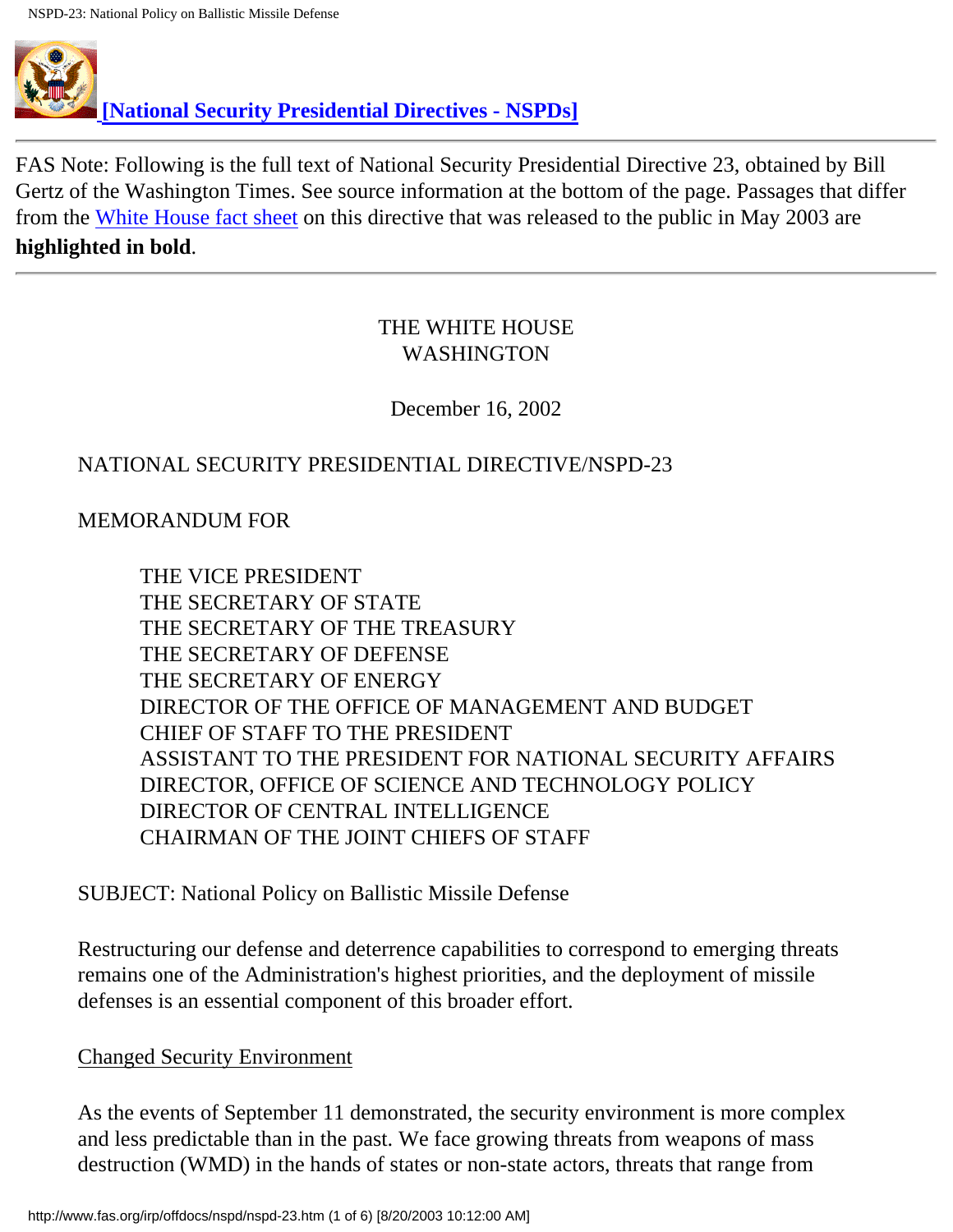terrorism to ballistic missiles intended to intimidate and coerce us by holding the U.S. and our friends and allies hostage to WMD attack.

Hostile states, including those that sponsor terrorism, are investing large resources to develop and acquire ballistic missiles of increasing range and sophistication that could be used against the United States and our friends and allies. These same states have chemical, biological, and/or nuclear weapons programs. In fact, one of the factors that make longrange ballistic missiles attractive as a delivery vehicle for weapons of mass destruction is that the United States and our allies lack effective defenses against this threat.

The contemporary and emerging missile threat from hostile states is fundamentally different from that of the Cold War and requires a different approach to deterrence and new tools for defense. The strategic logic of the past may not apply to these new threats, and we cannot be wholly dependent on our capability to deter them. Compared to the Soviet Union, their leaderships often are more risk prone. These are leaders that also see WMD as weapons of choice, not of last resort. Weapons of mass destruction are their most lethal means to compensate for our conventional strength and to allow them to pursue their objectives through force, coercion, and intimidation.

Deterring these threats will be difficult. There are no mutual understandings or reliable lines of communication with these states. **Moreover, the dynamics of deterrence are different than in the Cold War when we sought to keep the Soviet Union from expanding outward.** What our new adversaries seek is to keep us out of their region, leaving them free to support terrorism and to pursue aggression against their neighbors. By their own calculations, these leaders may believe they can do this by holding a few of our cities hostage. Our adversaries seek enough destructive capability to blackmail us from coming to the assistance of our friends who would then become the victims of aggression. **In recognition of these new threats, I have directed that the United States must make progress in fielding a new triad composed of long-range conventional and nuclear strike capabilities, missile defenses, and a robust industrial and research development infrastructure.**

Some states, **such as North Korea,** are aggressively pursuing the development of weapons of mass destruction and long-range missiles as a means of coercing the United States and our allies. To deter such threats, we must devalue missiles as tools of extortion and aggression, undermining the confidence of our adversaries that threatening a missile attack would succeed in blackmailing us. In this way, although missile defenses are not a replacement for an offensive response capability, they are an added and critical dimension of contemporary deterrence. Missile defenses will also help to assure allies and friends, and to dissuade countries from pursuing ballistic missiles in the first instance by undermining their military utility.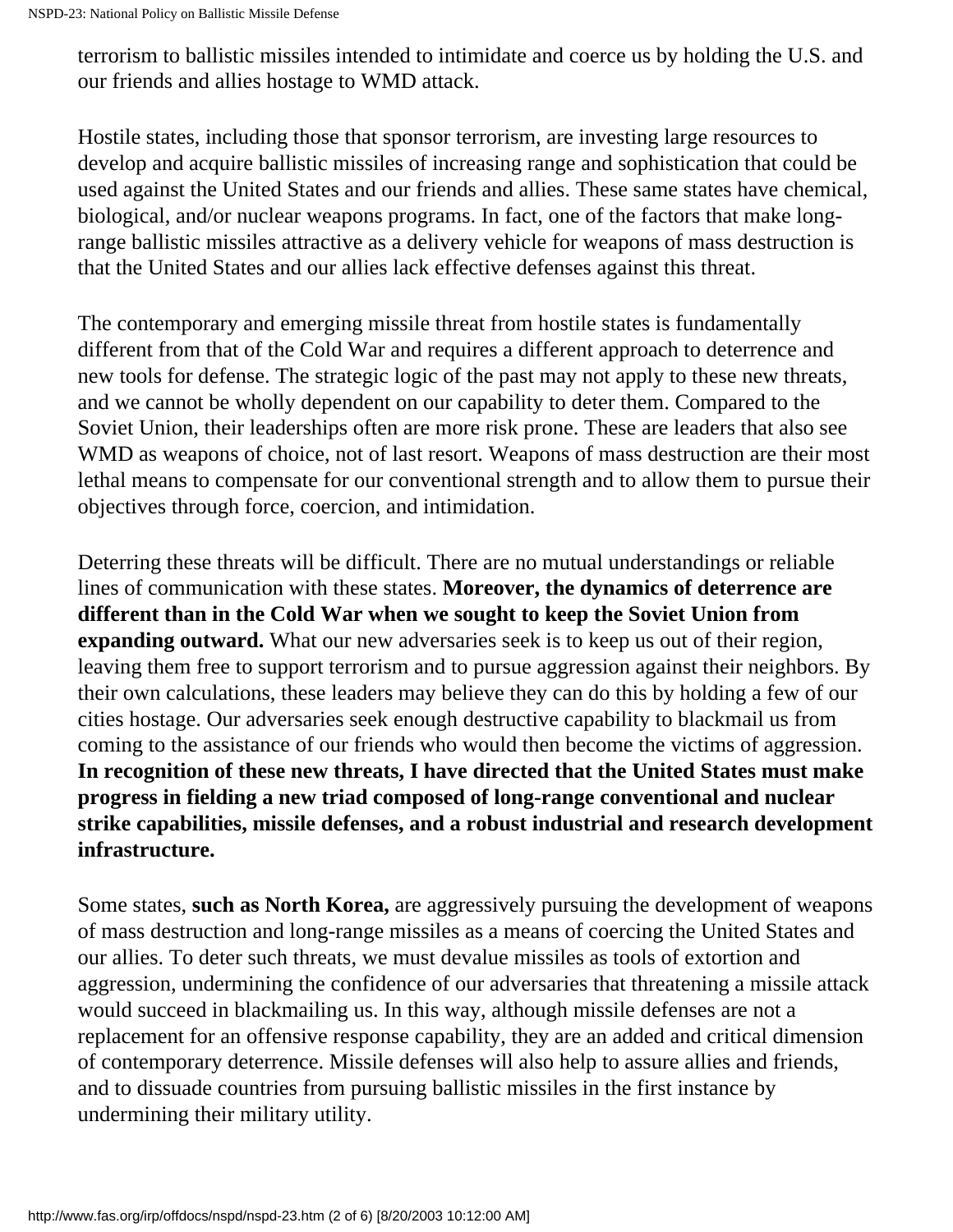# **Finally, history teaches that, despite our best efforts, there will be military surprises, failures of diplomacy, intelligence, and deterrence. Missile defenses help provide protection against such events.**

## National Missile Defense Act of 1999

On July 22, 1999, the National Missile Defense Act of 1999 (Public Law 106-38) was signed into law. This law states, "It is the policy of the United States to deploy as soon as is technologically possible an effective National Missile Defense system capable of defending the territory of the United States against limited ballistic missile attack (whether accidental, unauthorized, or deliberate) with funding subject to the annual authorization of appropriations and the annual appropriation of funds for National Missile Defense." The Administration's program on missile defense is fully consistent with this policy.

# Missile Defense Program

**Upon taking office, I directed the Secretary of Defense** to examine the full range of available technologies and basing modes for missile defenses that could protect the United States, our deployed forces, and our friends and allies. **As I have previously directed,** our policy is to develop and deploy, at the earliest possible date, ballistic missile defenses drawing on the best technologies available.

The Administration has also eliminated the artificial distinction between "national" and "theater" missile defenses.

- The defenses we will develop and deploy must be capable of not only defending the United States and our deployed forces, but also friends and allies;
- The distinction between theater and national defenses was largely a product of the ABM Treaty and is outmoded. For example, some of the systems we are pursuing, such as boost-phase defenses, are **intended to be** capable of intercepting missiles of all ranges, blurring the distinction between theater and national defenses; and
- The terms "theater" and "national" are interchangeable depending on the circumstances, and thus are not a meaningful means of categorizing missile defenses. For example, some of the systems being pursued by the United States to protect deployed forces are capable of defending the entire national territory of some friends and allies, thereby meeting the definition of a "national" missile defense system.

Building on previous missile defense work, over the past year and a half, the Defense Department has pursued a robust research, development, testing, and evaluation program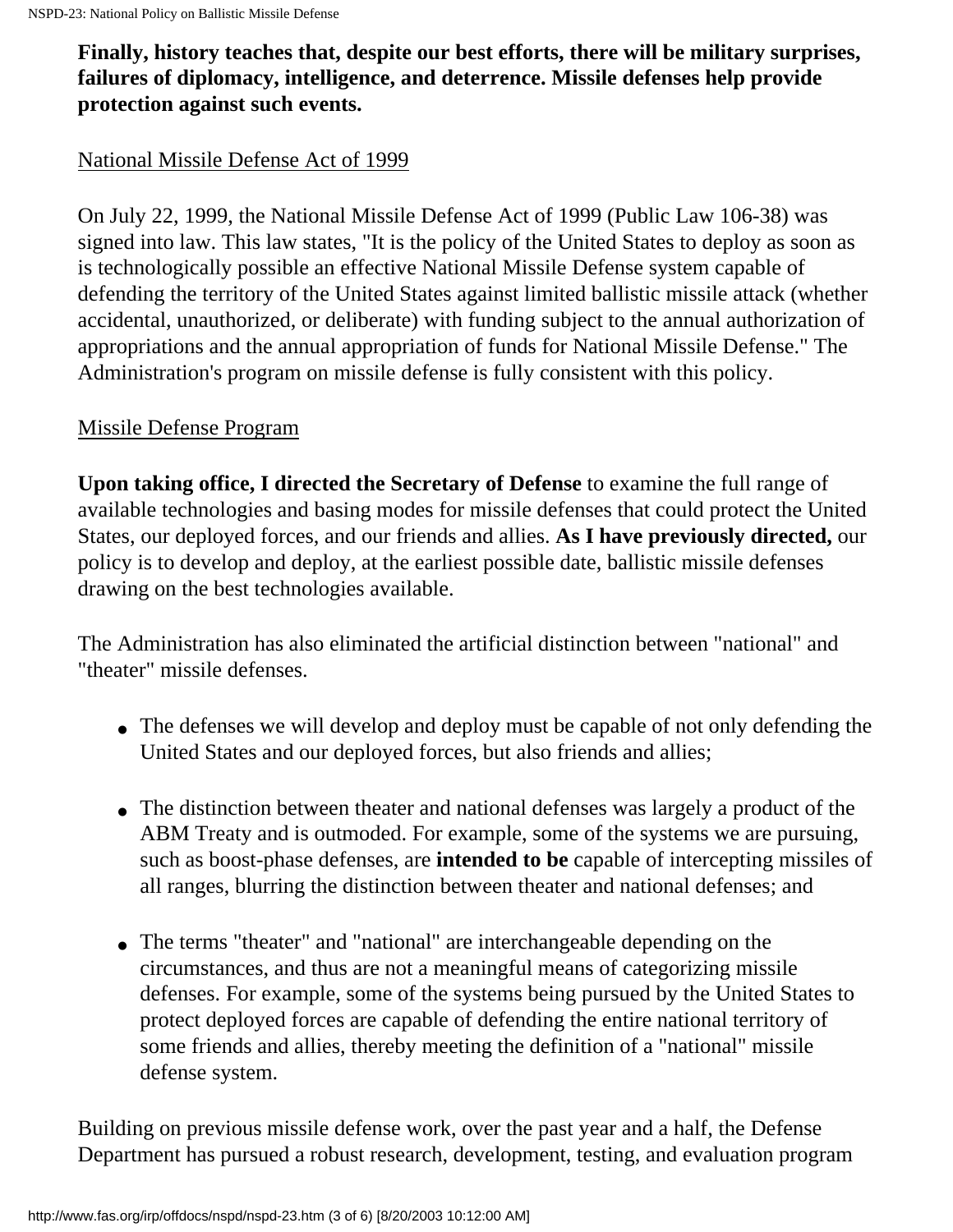designed to develop layered defenses capable of intercepting missiles of varying ranges in all phases of flight. The testing regimen employed has become increasingly stressing, and the results of recent tests have been impressive.

# Fielding Missile Defenses

In light of the changed security environment and progress made to date in our development efforts, the United States plans to begin deployment of a set of missile defense capabilities in 2004. These capabilities will serve as a starting point for fielding improved and expanded missile defense capabilities later.

**The Defense Department plans to employ** an evolutionary approach to the development and deployment of missile defenses to improve our defenses over time. The United States will not have a final, fixed missile defense architecture. Rather, we will deploy an initial set of capabilities that will evolve to meet the changing threat and to take advantage of technological developments. The composition of missile defenses, to include the number and location of systems deployed, will change over time.

In August 2002, the **Secretary of Defense** proposed an evolutionary way ahead for the deployment of missile defenses. The capabilities planned for operational use in 2004 and 2005 will include ground-based interceptors, sea-based interceptors, additional Patriot (PAC-3) units, and sensors based on land, at sea, and in space. In addition, the United States will **seek permission respectively from the U.K. and Denmark** to upgrade earlywarning radars **in Fylingdales and Thule, Greenland** as part of our capability.

Under the approach **presented by the Secretary of Defense**, these capabilities may be improved through additional measures such as:

- Deployment of additional ground- and sea-based interceptors, and Patriot (PAC-3) units;
- Initial deployment of the THAAD and Airborne Laser systems;
- Development of a family of boost-phase and midcourse hit-to-kill interceptors based on sea-, air-, and ground-based platforms;
- Enhanced sensor capabilities; and
- Development and testing of space-based defenses.

The Defense Department **shall** begin to **execute** the approach **proposed by the Secretary of Defense** and **shall proceed** with plans to deploy a set of initial missile defense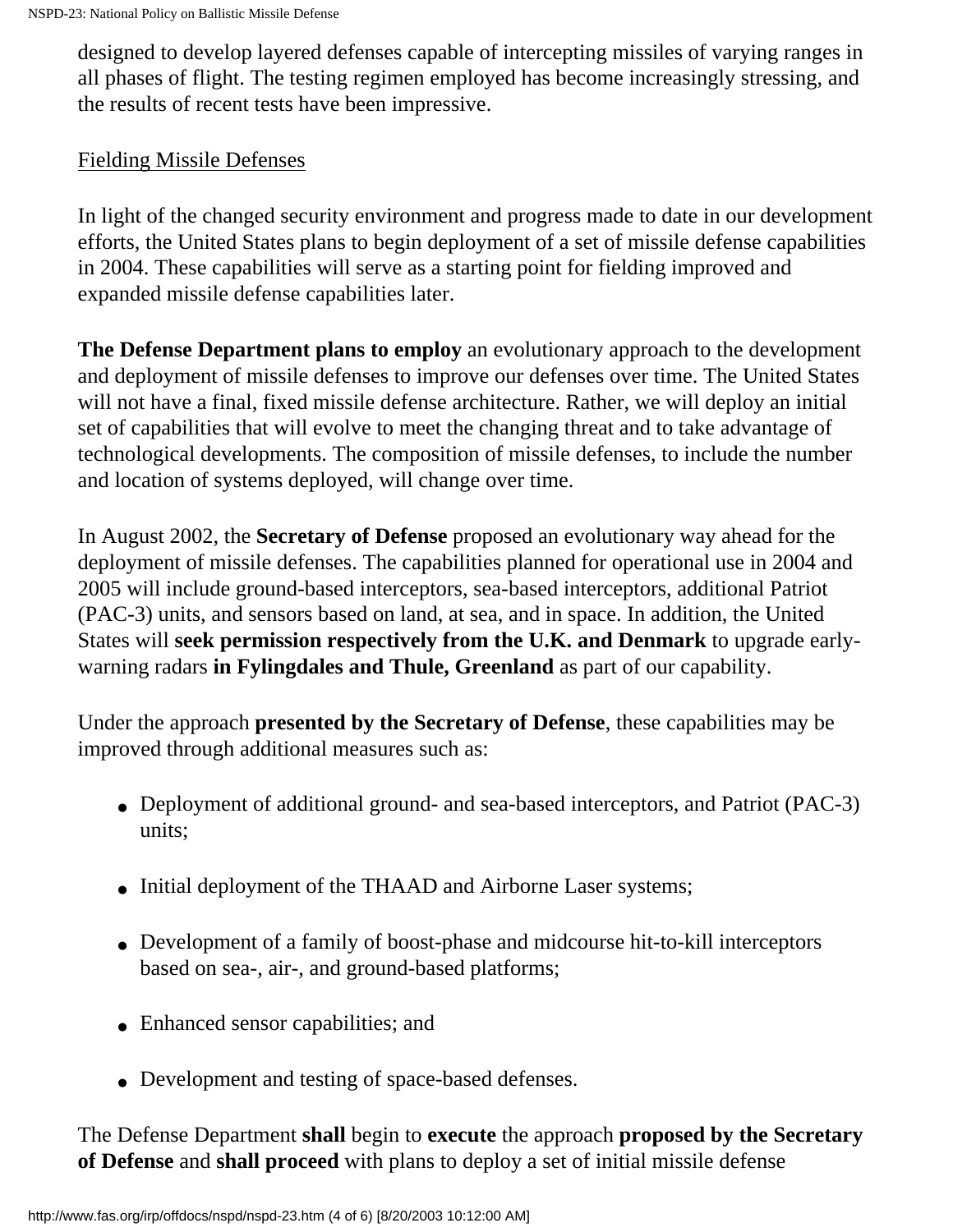capabilities beginning in 2004. **Recognizing the evolutionary nature of our missile defense program, the Secretary of Defense, as appropriate, shall update me and propose changes.**

Cooperation with Friends and Allies

Because the threats of the 21st century also endanger our friends and allies around the world, it is essential that we work together to defend against these threats. Missile defense cooperation will be a feature of U.S. relations with close, long-standing allies, and an important means to build new relationships with new friends like Russia.

- **The Department of Defense shall** develop and deploy missile defenses capable of protecting not only the United States and our deployed forces, but also friends and allies;
- **The Secretary of Defense shall** also structure the missile defense program in a manner that encourages industrial participation by friends and allies, consistent with overall U.S. national security; and
- **The Secretaries of Defense and State shall** promote international missile defense cooperation, including within bilateral and alliance structures such as NATO**, and shall negotiate appropriate arrangements for this purpose**.

As part of our efforts to deepen missile defense cooperation with friends and allies, the United States **shall** seek to eliminate **unnecessary** impediments to such cooperation. **The Secretaries of Defense and State shall** review existing policies and practices governing technology sharing and cooperation on missile defense, including U.S. export control regulations and statutes, with this aim in mind. **They shall issue a report with recommendations for improvements including, if appropriate, proposals for statutory changes within 6 months. This review will be a related, but distinct part of the broader effort to update and strengthen all U.S. export controls, as called for in the National Strategy to Combat Weapons of Mass Destruction.**

The goal of the Missile Technology Control Regime (MTCR) is to help reduce the global missile threat by curbing the flow of missiles and related technology to proliferators. The MTCR and missile defenses play complementary roles in countering the global missile threat. The United States intends to implement the MTCR in a manner that does not impede missile defense cooperation with friends and allies. **In support of these objectives, the Secretaries of Defense and State shall review U.S. policy concerning the impact of U.S. commitments under the MTCR on cooperation and transfers of missile defense systems and technology to other countries and issue a joint report in 6 months on the results of that review. The report should include any recommendations**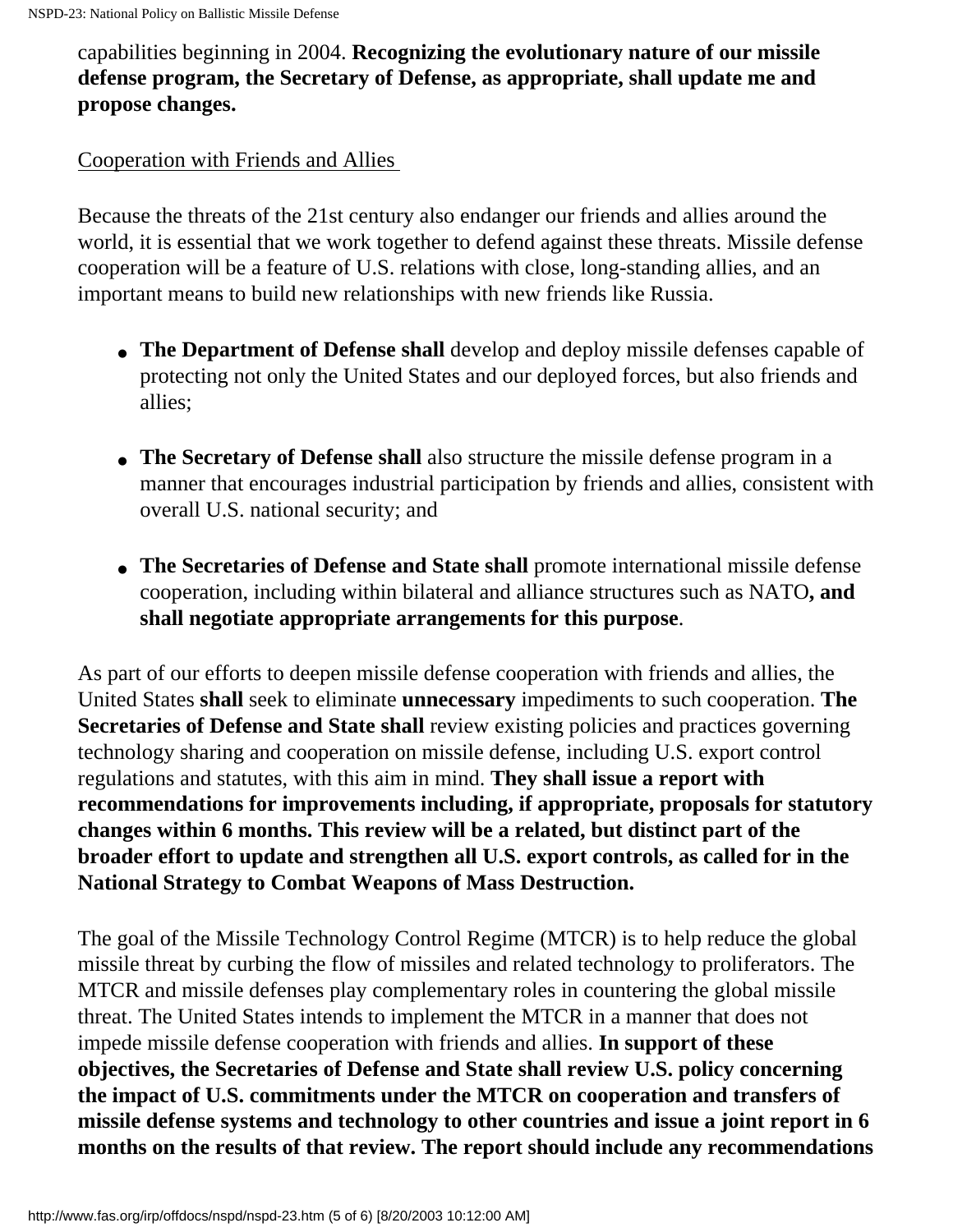NSPD-23: National Policy on Ballistic Missile Defense

# **for improvements to existing policies and practices.**

### **Conclusion**

The new strategic challenges of the 21st century require us to think differently, but they also require us to act. The deployment of effective missile defenses is an essential element of the United States' broader efforts to transform our defense and deterrence policies and capabilities to meet the new threats we face. Defending the American people against these new threats is **my highest priority as Commander in Chief, and** the highest priority **of my Administration**.

[signed:] GEORGE W. BUSH

Source: Courtesy of Bill Gertz and the Washington Times

[Page One](#page-6-0), [Page Two](#page-7-0), [Page Three,](#page-8-0) [Page Four,](#page-9-0) [Page Five,](#page-10-0) [Page Six](#page-11-0)

HTML by [FAS](mailto:saftergood@fas.org)

See also: [Bush Case on Defense Plan Cites N. Korea](http://www.washtimes.com/national/20030527-124651-5190r.htm) by Bill Gertz, *The Washington Times*, May 27.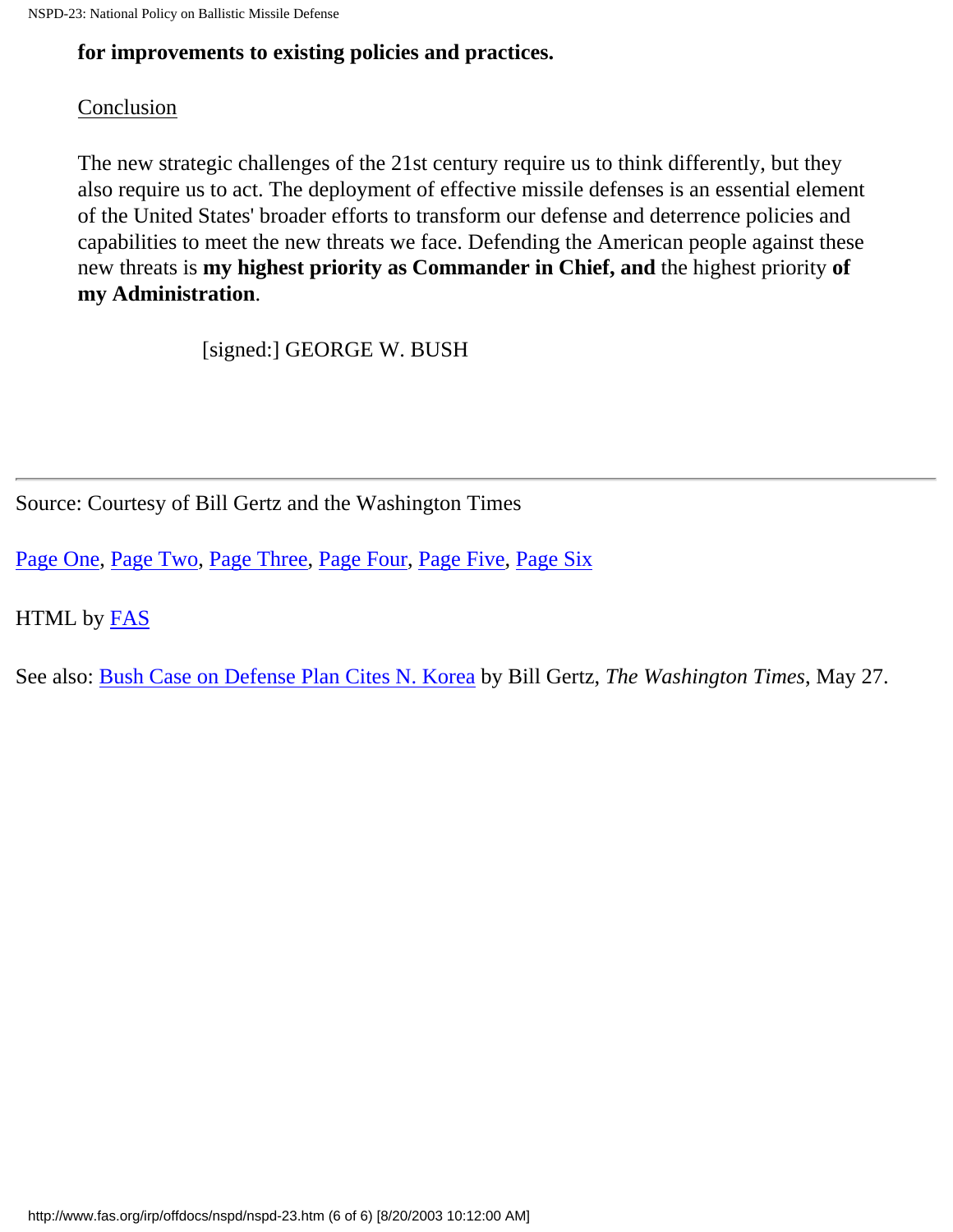### THE WHITE HOUSE **WASHINGTON**

December 16, 2002

#### <span id="page-6-0"></span>NATIONAL SECURITY FRESIDENTIAL DIRECTIVE/NSPD-23

MEMORANDUM FOR THE VICE PRESIDENT THE SECRETARY OF STATE THE SECRETARY OF THE TREASURY THE SECRETARY OF DEFENSE THE SECRETARY OF ENERGY DIRECTOR OF THE OFFICE OF MANAGEMENT AND BUDGET CHIEF OF UTAFF TO THE PRESIDENT ASSISTANT TO THE PRESIDENT FOR NATIONAL SECURITY **AFFAIRS** DIRECTOR, OFFICE OF SCIENCE AND TECHNOLOGY POLICY DIRECTOR OF CENTRAL INTELLIGENCE CHAIRMAN OF THE JOINT CHIEFS OF STAFF

National Policy on Ballistic Missile Defense SUBJECT:

Restructuring our defense and deterrence capabilities to correspond to emerging threats remains one of the Administration's highest priorities, and the deployment of missile defenses is an essential component of this broader effort.

#### Changed Security Environment

As the events of September Il demonstrated, the security environment is more complex and less predictable than in the past. We face growing threats from weapons of masa destruction (MMD) in the hands of atates or non-state actors, threats that range from terrorism to ballistic missiles intended to intimidate and coerce us by holding our cities hostage to WMD attack.

Hostile states, including those that aponsor terroriam, are investing large resources to develop and acquire ballistic missiles of increasing range and sophistication that could be used against the United States and our friends and allies. These same states have chemical, biological, and/or nuclear weapons programs. In fact, one of the factors that make long-range ballistic missiles attractive as a delivery vehicle for weapons of mass destruction is that the United States and our allies lack effective defenses against this threat.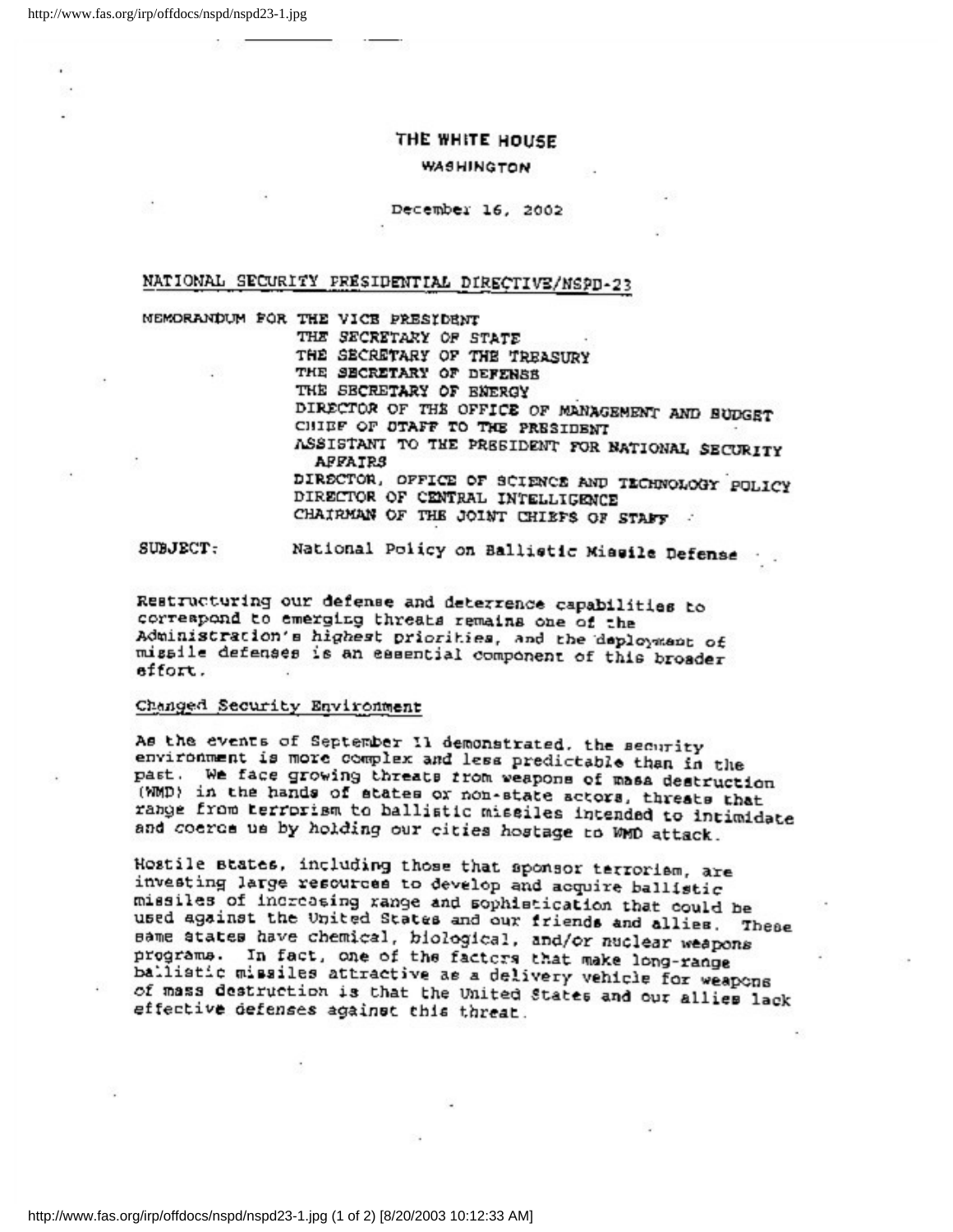<span id="page-7-0"></span>The contemporary and emerging missile threat from hostile states is fundamentally different from that of the Cold War and requires a different approach to deterrence and new tools for defense. The strategic logic of the past may not apply to these new threats. We cannot be wholly confident in our capability to deter them. Compared to the Soviet Union, their leaderships often are more risk prone. These are leaders that also see WWD as weapons of choice, not of last resort. Weapons of mass destruction are their most lethal means to compensate for our conventional strength and to allow them to pursue their objectives through force, coercion, and intimidation.

ż

Deterring these threats will be difficult. There are no mutual understandings or reliable lines of communication with these states. Moreover, the dynamics of deterrence are different than in the Cold War when we cought to keep the Goviet Union from expanding outward. What our new advergantes seek is to keep us out of their region, leaving them free to support terrorism and to pursue aggression against their neighbors. By their own calculations, these leaders may believe they can do this by holding a few of our cities hostage. Our adversaries seek enough destructive capability to blackmail us from coming to the assistance of our friends who would then become the victims of aggression. In recognition of these new threats, I have directed that the United States must make progress in fielding a new triad composed of long-range conventional and nuclear strike capabilities, missile defenses, and a robust industrial and research development infrastructure.

Some states, such as North Rorea, are aggressively pursuing the development of weapons of mass destruction and long-range missiles as a meapons of mass destruction and long-range<br>missiles as a means of coercing the United States and our allies. To deter such threats, we must devalue missiles as tools of extertion and aggression, undermining the confidence of cur adversaries that threatening a missile attack would succeed in blackmailing us. In this way, although missile defenses are not a replacement for an offenaly, althogon missile detenses are not added and critical dimension of contemporary deterrence. Missile defenses will also help to assure allies and friends, and to dissuade countries from pursuing ballistic missiles in the first instance by undermining their military utility.

Finally, history teaches that, despite our best efforts, there will be military surprises, failures of diplomacy, intelligence, and deterrence. Missile defenses help provide protection against such events.

http://www.fas.org/irp/offdocs/nspd/nspd23-2.jpg (1 of 2) [8/20/2003 10:12:45 AM]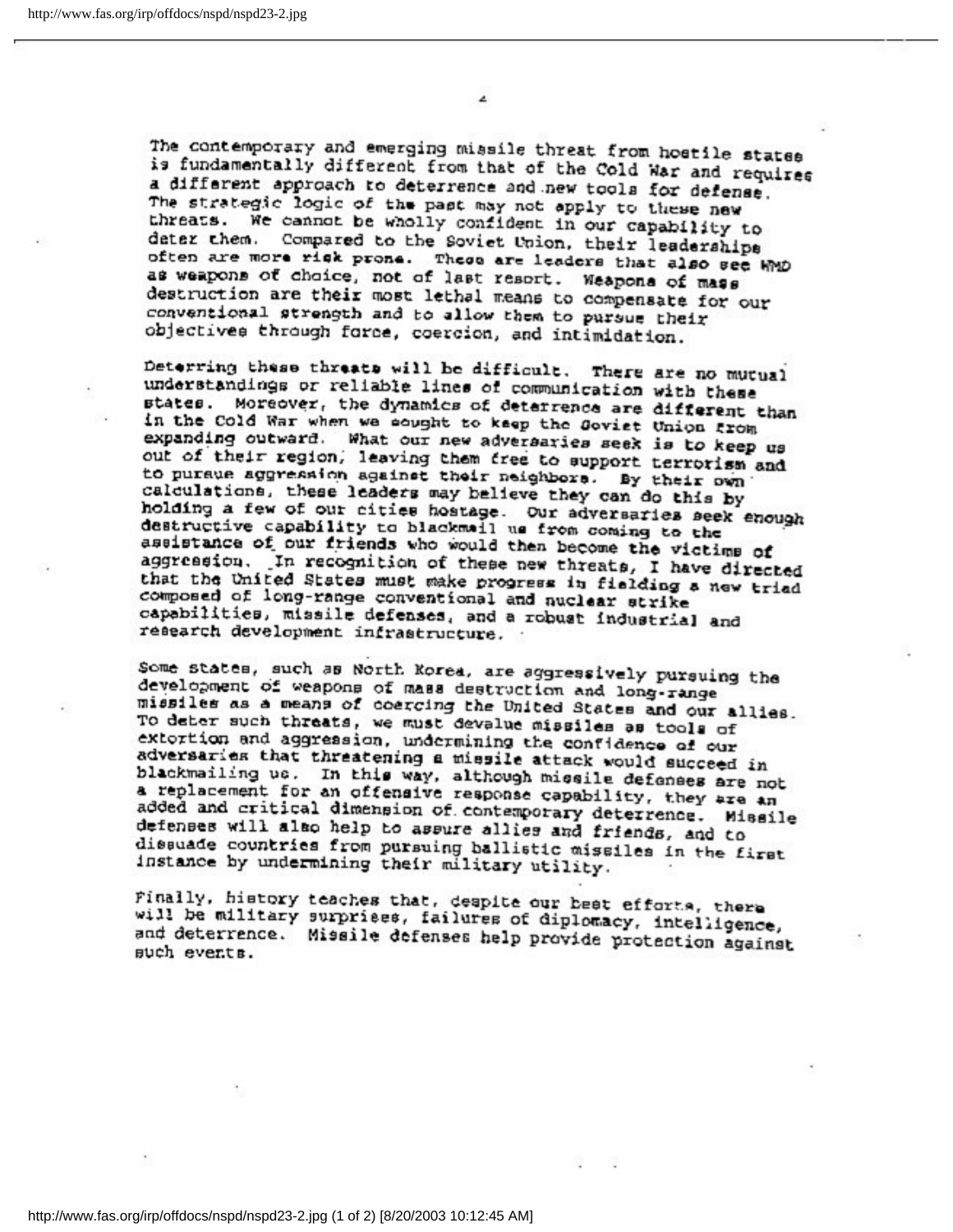#### <span id="page-8-0"></span>National Missile Defense Act of 1999

On July 22, 1999, the National Missile Defense Act of 1999 (Public Law 106-38) was signed into law. This law states, "It is the policy of the United States to deploy as soon as is technologically possible an effective National Missile Defense system capable of defending the territory of the United States againat limited ballistic missile attack (whether accidental, unsuthorized, or deliberate) with funding subject to the annual authorization of appropriations and the annual eppropriation of funds for National Missile Defense. The Administration's program on missile defense is fully consistent with this policy.

#### Missile Defense Program

Hoon taking office. I directed the Secretary of Defence to examine the full range of available technologies and basing modes for missile defenses that could protect the United States, our deployed forces, and our friends and allies. As I have previously directed, our policy is to develop and deploy, at the earliest possible date, ballistic missile defenses drawing on the best technologies available.

The Administration has also eliminated the artificial distinction between "national" and "theater" missile defenses.

- . The defenses we will develop and deploy must be capable of not only defending the United States and our deployed forces, but also friends and allies;
- . The distinction between theater and national defenses was largely a product of the ABN Treaty and is outmoded. For example, some of the systems we are pursuing, such as boostphase defenses, are intended to be capable of intercepting missiles of all ranges, blurring the distinction between theater and national defenses; and
- . The terms "theater" and "national" are interchangeable depending on the circumstances, and thus are not a meaningful means of categorizing missile defenses. For example, some of the systems being pursued by the United States to protect deployed forces are capable of detending the entire national territory of some friends and allies, thereby meeting the definition of a "national" missile defense system.

Building on previous missile defense work, over the past year and a half, the Defense Department has pursued a robust research, development, testing, and evaluation program designed to develop layered defenses capable of intercepting missiles of varying ranges in all phases of flight. The testing regimen employed has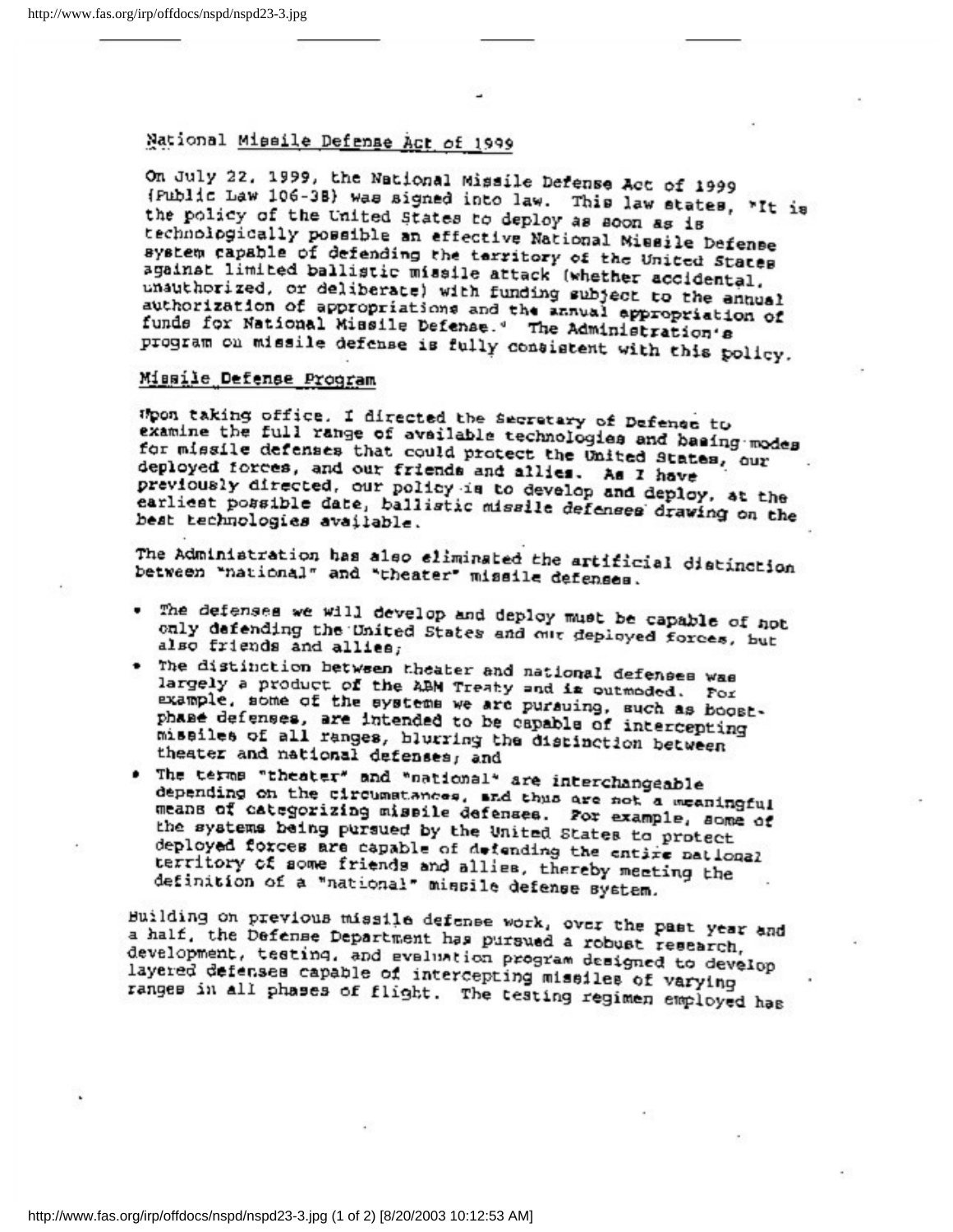<span id="page-9-0"></span>become increasingly otressing, and the results of recent teats have been impressive.

#### Fielding Missile Defenses

In light of the changed security environment and progress made to date in our development efforts, the united States plans to begin deployment of a set of missile defense capabilities in 2004. These capabilities will serve as a starting point for fielding improved and expanded missile defense capabilities later.

The Defense Department plans to employ an evolutionary approach to the development and deployment of missile defenses to improve our defenses over time. The United States will not have a final, fixed missile defense architecture. Rather, we will deploy an initial set of capabilities that will evolve to meet the changing threat and to take advantage of technological developments. The composition of missile defenses, to include the number and location of systems deployed, will change over time.

In August 2002, the Secretary of Defense proposed an evolutionary way ahead for the deployment of missile defenses. The capabilities planned for operational use in 2004 and 2005 will include ground-based interceptors, sea-based interceptors, additional Patriot (PAC-3) unite, and ecneors based on land, at sea, and in space. In addition, the United States will seek permission respectively from the U.K. and Denmark to upgrade early-warning radars in Fylingdales and Thule, Greenland as part of our capability.

Under the approach presented by the Secretary of Defense, these capabilities may be improved through additional measures such as:

- . Deployment of additional ground- and sea based interceptors, and Patriot (PAC-3) units;
- . Initial deployment of the THAAD and Airborne Laser systems;
- . Development of a family of boost-phase and midcourse hit-tokill interceptors based on sea-, air-, and ground-based platforms:
- . Enhanced sensor capabilities; and
- . Development and testing of space-based defenses.

The Defense Department shall begin to execute the approach proposed by the Secretary of Defense and shall proceed with plane to deploy a set of initial missile defense capabilities beginning in 2004. Recognizing the evolutionary nature of our missile defense program, the Secretary of Defense, as appropriate, shall update me and propose changes.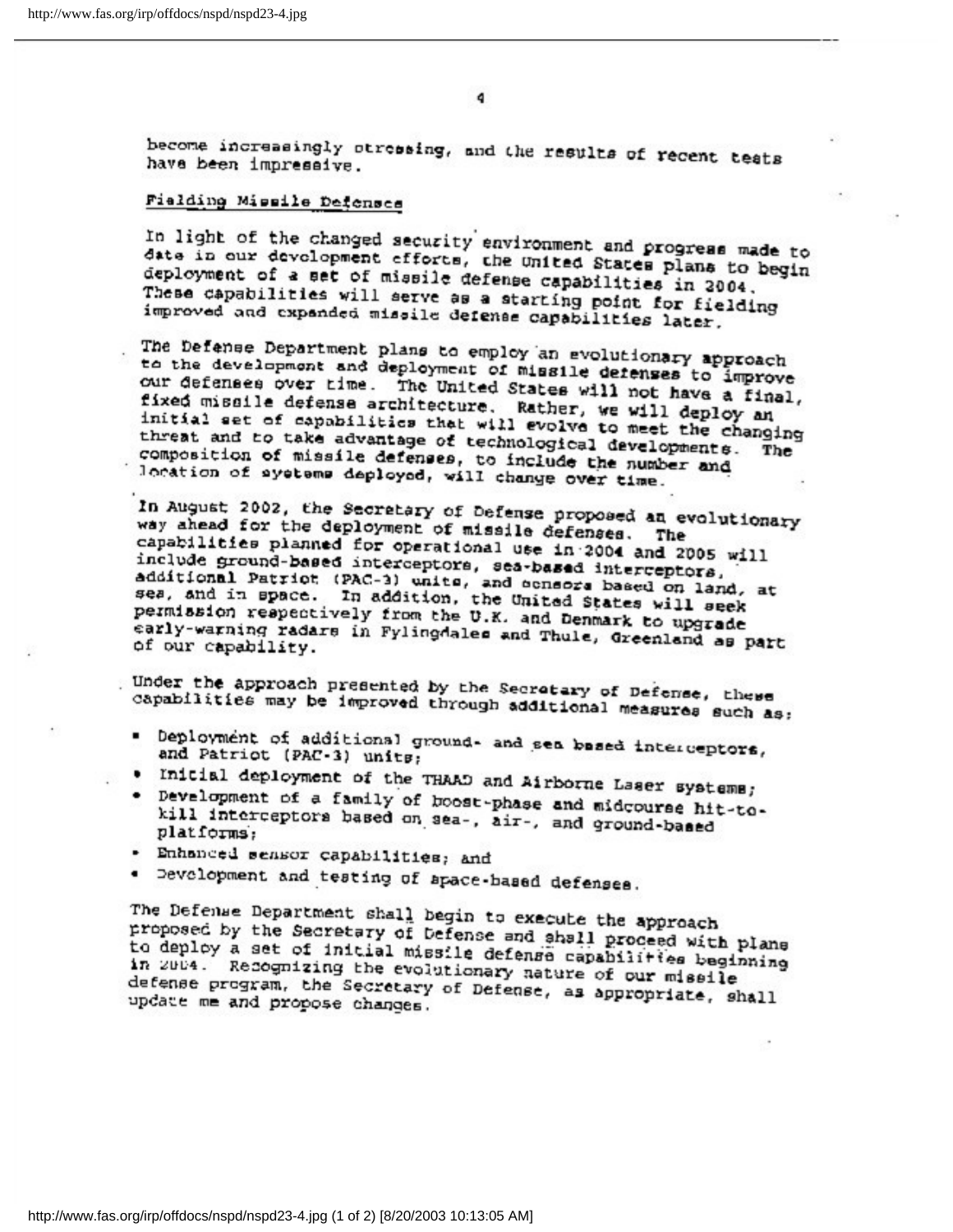ь

#### <span id="page-10-0"></span>Cooperation with Friends and Allies

Because the threats of the 21st century also endanger our friends and allies around the world, it is essential that we work together to defend against these threats. Missile defense cooperation will be a feature of U.S. relations with close, longstanding allies, and an important usans to build new relationships with new friends like Russia.

- . The Department of Defense shall develop and deploy missile defenses capable of protecting not only the United States and our deployed forces, but also friends and allies;
- . The Secretary of Defense shall also structure the missile defense program in a manner that encourages industrial participation by friends and allies, consistent with overall U.S. national security; and
- . The Secretaries of Defense and State shall promote international missile defense cooperation, including within bilateral and alliance structures such as NATO, and shall negotiate appropriate arrangements for this purpose.

As part of our efforts to deepen missile defense cooperation with friends and allies, the United States shall seek to eliminate unnecessary impediments to such cooperation. The Secretaries of Defense and State shall review existing policies and practices governing technology sharing and cooperation on missile defense, including U.S. export control regulations and statutes, with this aim in mind. They shall issue a report with recommendations for improvements including, if appropriate, proposale for statutory changes within 6 months. This review will be a related, but distinct part of the broader effort to update and strengthen all U.S. export controls, as called for in the National Strategy to Combet Weapons of Mass Destruction.

The goal of the Missile Technology Control Regime (MTCR) is to help raduce the global missile threat by curbing the flow of missiles and related technology to proliferators. The MTCR and missile defenses play complementary roles in countering the global missile threat. The United States intends to implement the MTCR in a manner that does not impede missile defense cooperation with friends and allies. In support of these objectives, the Secretaries of Defense and State shall review U.S. policy concerning the impact of U.S. commitments under the MTCR on cooperation and transfers of missile defense systems and technology to other countries and issue a joint report in 6 months on the results of that review. The report should include any recommendations for improvements to existing policies and practices.